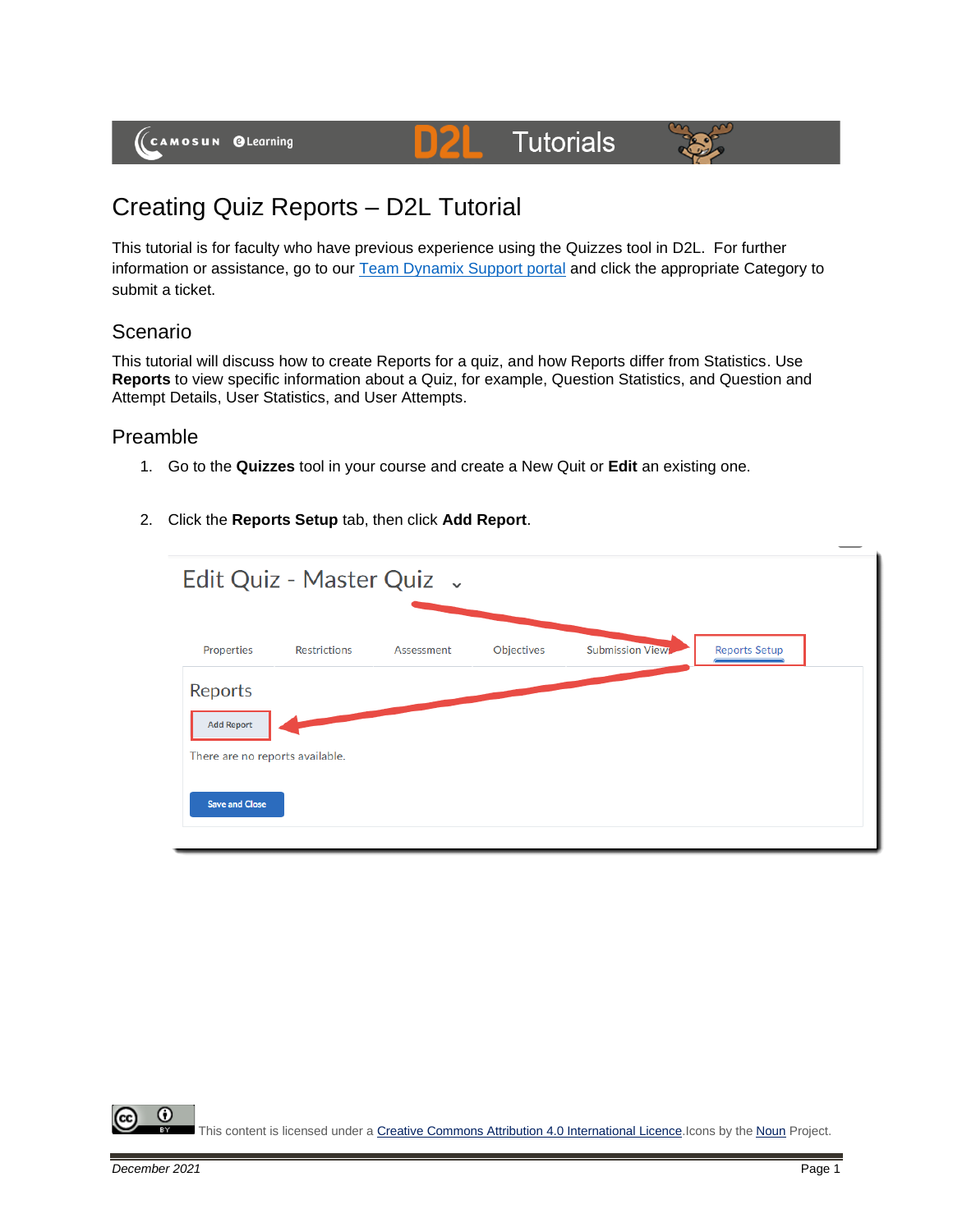3. Give your Report a **Name**.

| <b>Edit Report - Question Statistics Report</b>                      |  |  |  |  |
|----------------------------------------------------------------------|--|--|--|--|
| Report Name*<br>Question Statistics Report                           |  |  |  |  |
| <b>Report Type</b><br>Question Statistics                            |  |  |  |  |
| Display class average $\bigcirc$                                     |  |  |  |  |
| Display score distribution $\bullet$<br>Include bonus questions<br>ℯ |  |  |  |  |
| Show Out Of value                                                    |  |  |  |  |
| Display Standard Deviation<br>$\boldsymbol{O}$                       |  |  |  |  |
| Display Point Biserial<br>ℯ<br>✓                                     |  |  |  |  |
| Display Discrimination Index $\bigcirc$                              |  |  |  |  |
| Cancel<br><b>Save</b><br>⋒                                           |  |  |  |  |

 $\frac{0}{x}$ ල This content is licensed under [a Creative Commons Attribution 4.0 International Licence.I](https://creativecommons.org/licenses/by/4.0/)cons by the [Noun](https://creativecommons.org/website-icons/) Project.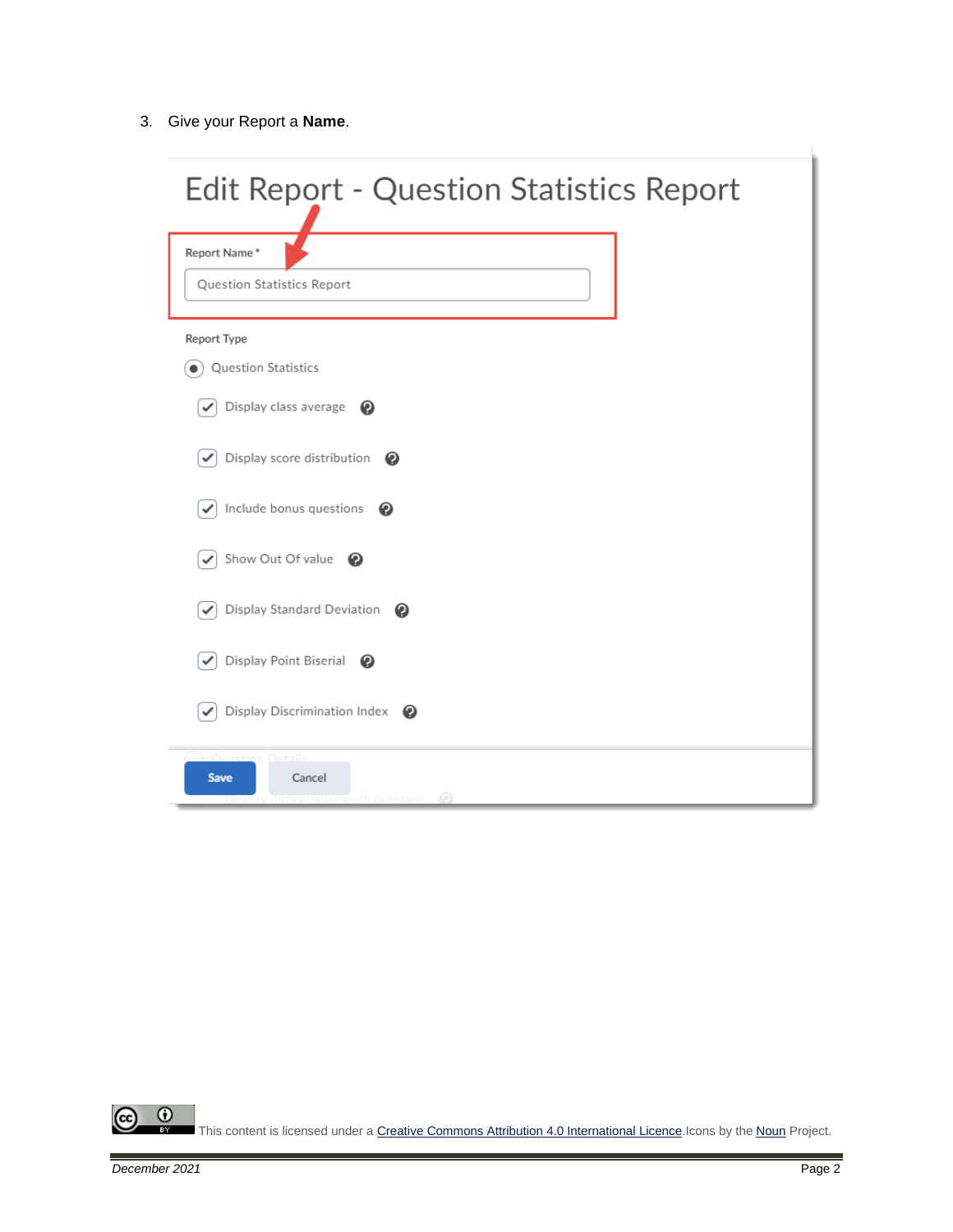**4.** You can then generate a report for one of **Question Statistics**, **Question Details**, **User Statistics**, **Attempt Details**, or **User Attempts**. If you want reports for more than one of these options, you will need to generate multiple reports, one for each. Now I will show you the Reports setup displays along with their final display for a quiz.

**Question Statistics** displays overall question information like class average, score distribution and standard deviation.

| <b>Report Type</b>                                    |
|-------------------------------------------------------|
| Question Statistics                                   |
| $\triangledown$ Display class average<br>❷            |
| $\blacktriangleright$ Display score distribution<br>ℯ |
| $\blacktriangleright$ Include bonus questions<br>❷    |
| $\blacktriangleright$ Show Out Of value<br>ℯ          |
| Display Standard Deviation<br>Q<br>$\checkmark$       |
| Display Point Biserial<br>$\checkmark$<br>❷           |
| Display Discrimination Index<br>e                     |



This content is licensed under [a Creative Commons Attribution 4.0 International Licence.I](https://creativecommons.org/licenses/by/4.0/)cons by the [Noun](https://creativecommons.org/website-icons/) Project.

 $\Omega$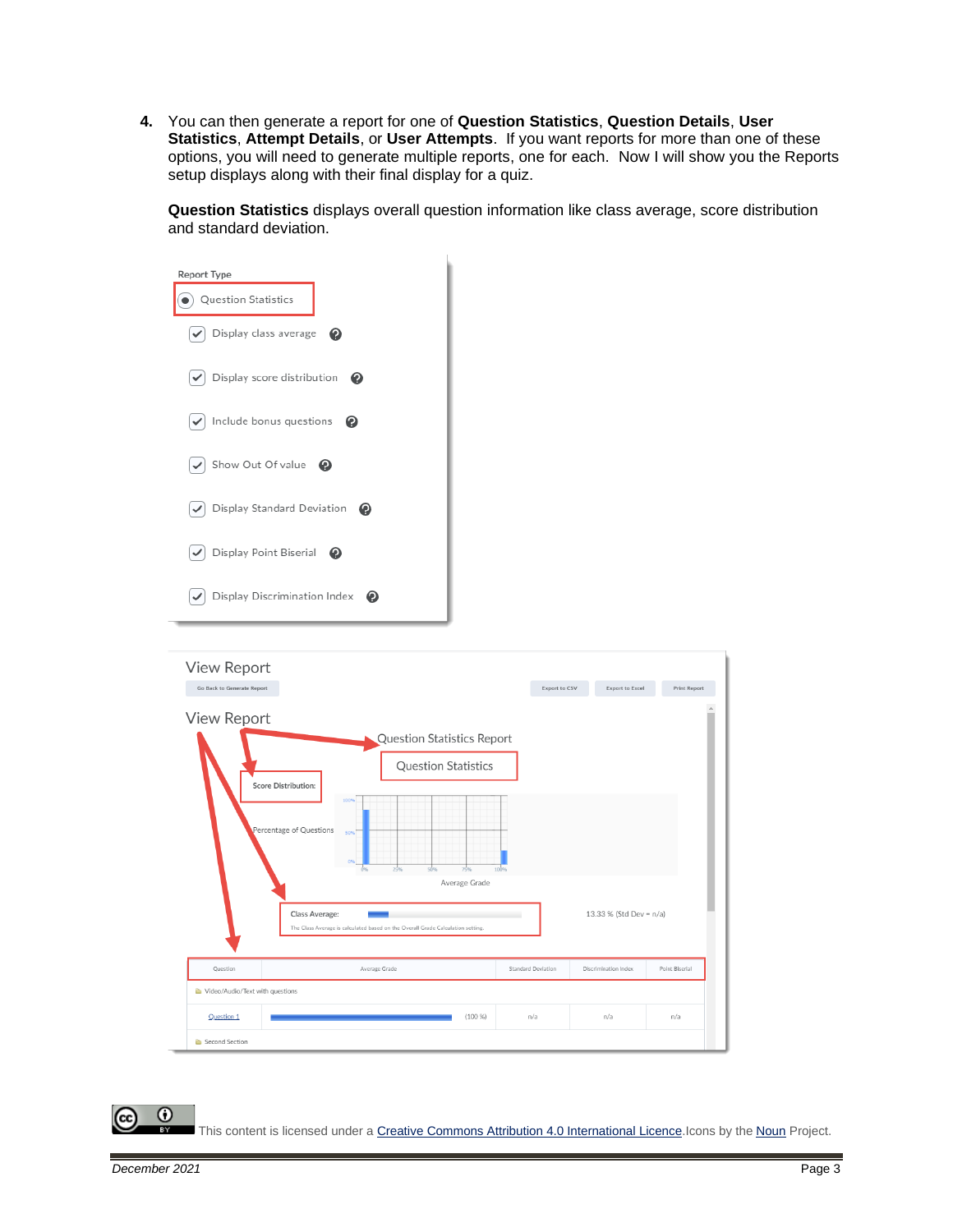**Question Details** displays responses …





 $\odot$ 

This content is licensed under [a Creative Commons Attribution 4.0 International Licence.I](https://creativecommons.org/licenses/by/4.0/)cons by the [Noun](https://creativecommons.org/website-icons/) Project.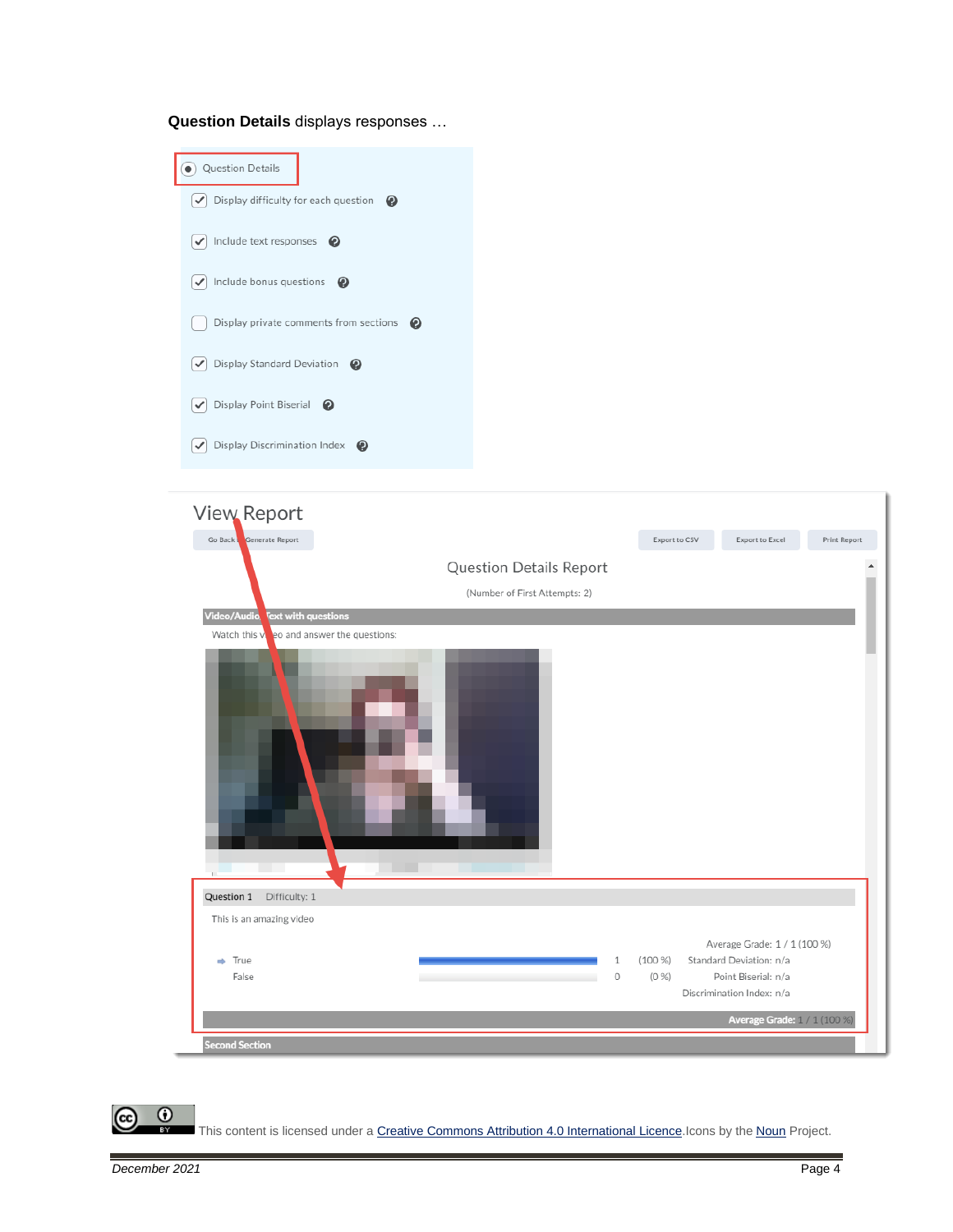**User Statistics** displays class average, score distribution and user ID with average grade for each student.



 $\odot$ This content is licensed under [a Creative Commons Attribution 4.0 International Licence.I](https://creativecommons.org/licenses/by/4.0/)cons by the [Noun](https://creativecommons.org/website-icons/) Project.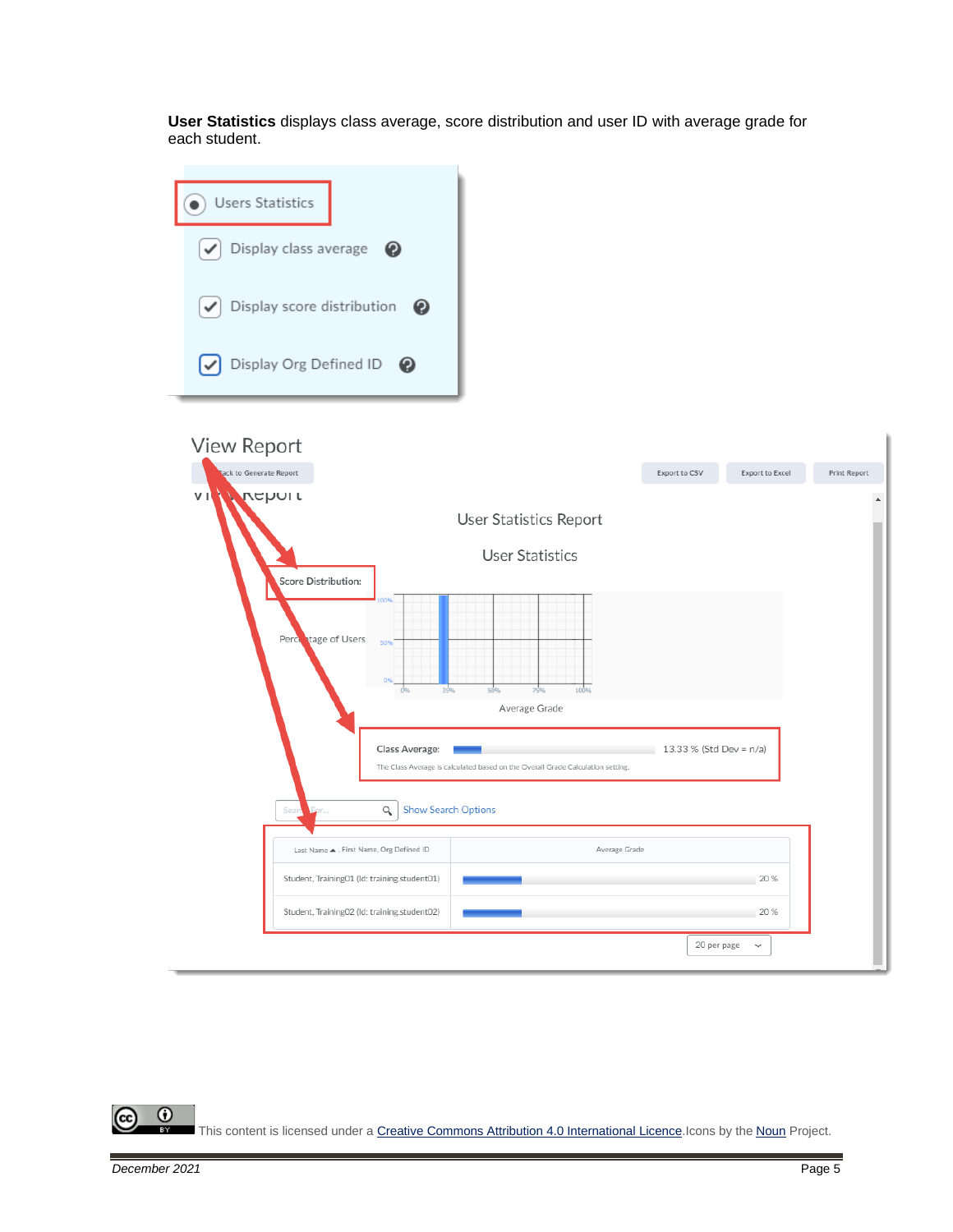**Attempt Details** displays user ID and attempt duration as well as complete information on how each student answered the questions.



| View Report                                                                  |                        |               |                 |              |
|------------------------------------------------------------------------------|------------------------|---------------|-----------------|--------------|
| nerate Report<br>Go Back to                                                  |                        | Export to CSV | Export to Excel | Print Report |
|                                                                              | Attempt Details Report |               |                 |              |
| Student, Training01 (Id: training.student01)                                 |                        |               |                 |              |
| Attempt 1                                                                    |                        |               |                 |              |
| Final Score<br>$\overline{2}$                                                |                        |               |                 |              |
| Written<br>Sep 4, 2020 4:20 PM - Sep 4, 2020 4:24 PM                         |                        |               |                 |              |
| Time Limit<br>2:00:00 (enforced)                                             |                        |               |                 |              |
| <b>Time Spent</b><br>0:04:00                                                 |                        |               |                 |              |
| Video/Audio/Text with questions<br>Match this widow and answer the numbiance |                        |               |                 |              |

| Go Back to Generate Report                                                                                      | Export to CSV | <b>Export to Excel</b>               |
|-----------------------------------------------------------------------------------------------------------------|---------------|--------------------------------------|
| <b>Second Section</b>                                                                                           |               |                                      |
| турту апотуст специал основари провитить.                                                                       |               |                                      |
| Question 2                                                                                                      |               | Difficulty: 1 Score: 1 / 1 (100 %)   |
| Creating questions in the Question Library will enable you to reuse your questions on various Quizzes or exams. |               |                                      |
| $\sqrt{a}$ True                                                                                                 |               |                                      |
| ◯ False                                                                                                         |               |                                      |
| Question 3                                                                                                      |               | Difficulty: $1$ Score: $0 / 1 (0 %)$ |
| What Quizzing tab do I customize to allow students to have multiple attempts (or opportunities) to take a quiz? |               |                                      |
| (a) a) Submission Views                                                                                         |               |                                      |
| $\Rightarrow$ ( ) b) Attempts                                                                                   |               |                                      |
| c) Restrictions                                                                                                 |               |                                      |
| d) Properties                                                                                                   |               |                                      |
|                                                                                                                 |               |                                      |
| Question 4                                                                                                      |               | Difficulty: $1$ Score: $0 / 1 (0 %)$ |
| From the list below, select the question types NOT currently available in D2L                                   |               |                                      |
| → √ → Hot Spot (HS)                                                                                             |               |                                      |
| Fill-in-the-Blanks (FIB)                                                                                        |               |                                      |
| Matching (MAT)                                                                                                  |               |                                      |
| Ordering (ORD)                                                                                                  |               |                                      |
| $\sqrt{\phantom{a}}$ Multiple Choice (MC)                                                                       |               |                                      |
| $\mathbf{x}$ $\sqrt{ }$ True/False (T/F)                                                                        |               |                                      |
| <b>x</b> $\vee$ Long Answer (LA)                                                                                |               |                                      |

 $\overline{0}$ (cc This content is licensed under [a Creative Commons Attribution 4.0 International Licence.I](https://creativecommons.org/licenses/by/4.0/)cons by the [Noun](https://creativecommons.org/website-icons/) Project.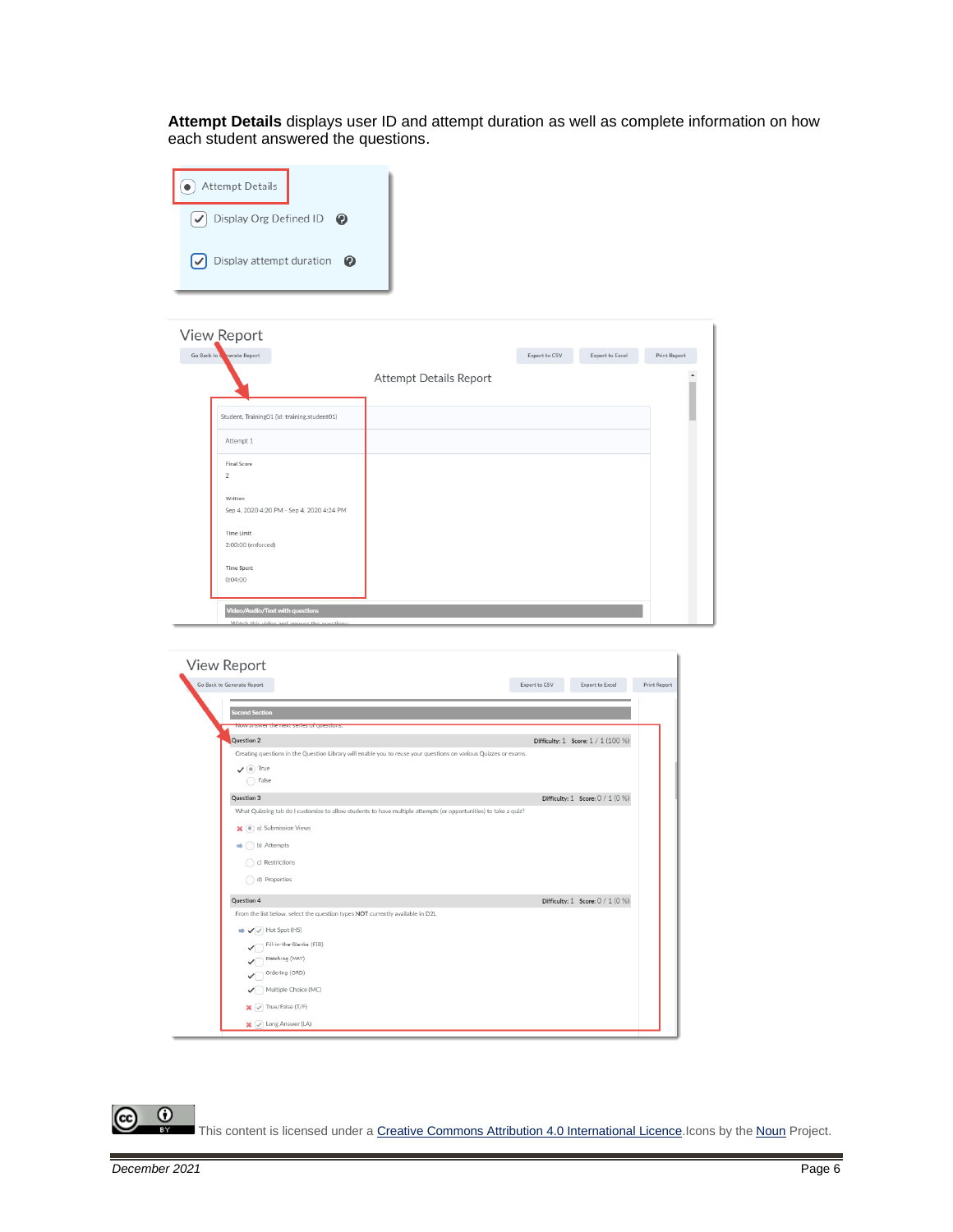**User Attempts** displays user ID, as well as the number of attempts for each students, and start and end dates/times, scores, and percentage..



 $\odot$ This content is licensed under [a Creative Commons Attribution 4.0 International Licence.I](https://creativecommons.org/licenses/by/4.0/)cons by the [Noun](https://creativecommons.org/website-icons/) Project.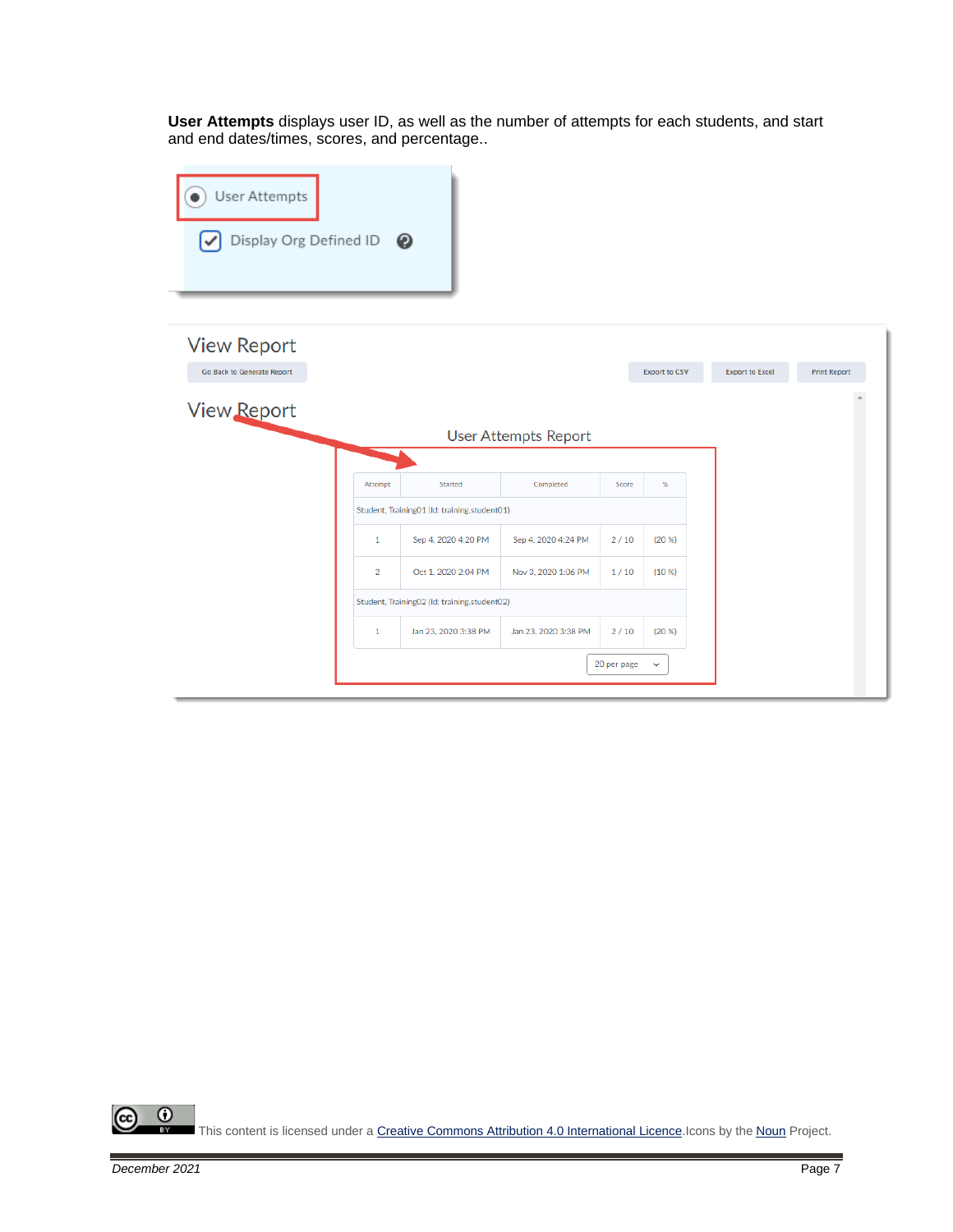5. For whichever Report you decide to create, make your selections, then scroll down and select if you would like to release the report immediately, or at another day/time, and under **Release Report To**, select Instructor to ensure that you, as the instructor, will be able to view the Report. Click **Save**.

| Release                    |                                 |  |  |  |  |
|----------------------------|---------------------------------|--|--|--|--|
| $\bigodot$ immediately     |                                 |  |  |  |  |
| 1/8/2021<br>1:39 PM<br>Now |                                 |  |  |  |  |
|                            | Canada - Vancouver              |  |  |  |  |
| Release Report To          |                                 |  |  |  |  |
|                            | Role                            |  |  |  |  |
|                            | Student                         |  |  |  |  |
|                            | S <sup>4</sup> dent - EXTENSION |  |  |  |  |
| $\overline{\mathcal{C}}$   | Instructor                      |  |  |  |  |
|                            | Admin                           |  |  |  |  |
|                            | Guest Instructor                |  |  |  |  |
|                            | Helpdesk                        |  |  |  |  |
|                            | IA (no grade)                   |  |  |  |  |
|                            | Program Manager                 |  |  |  |  |
| <b>Save</b>                | Cancel<br>gn                    |  |  |  |  |

 $\overline{0}$ (cc This content is licensed under [a Creative Commons Attribution 4.0 International Licence.I](https://creativecommons.org/licenses/by/4.0/)cons by the [Noun](https://creativecommons.org/website-icons/) Project.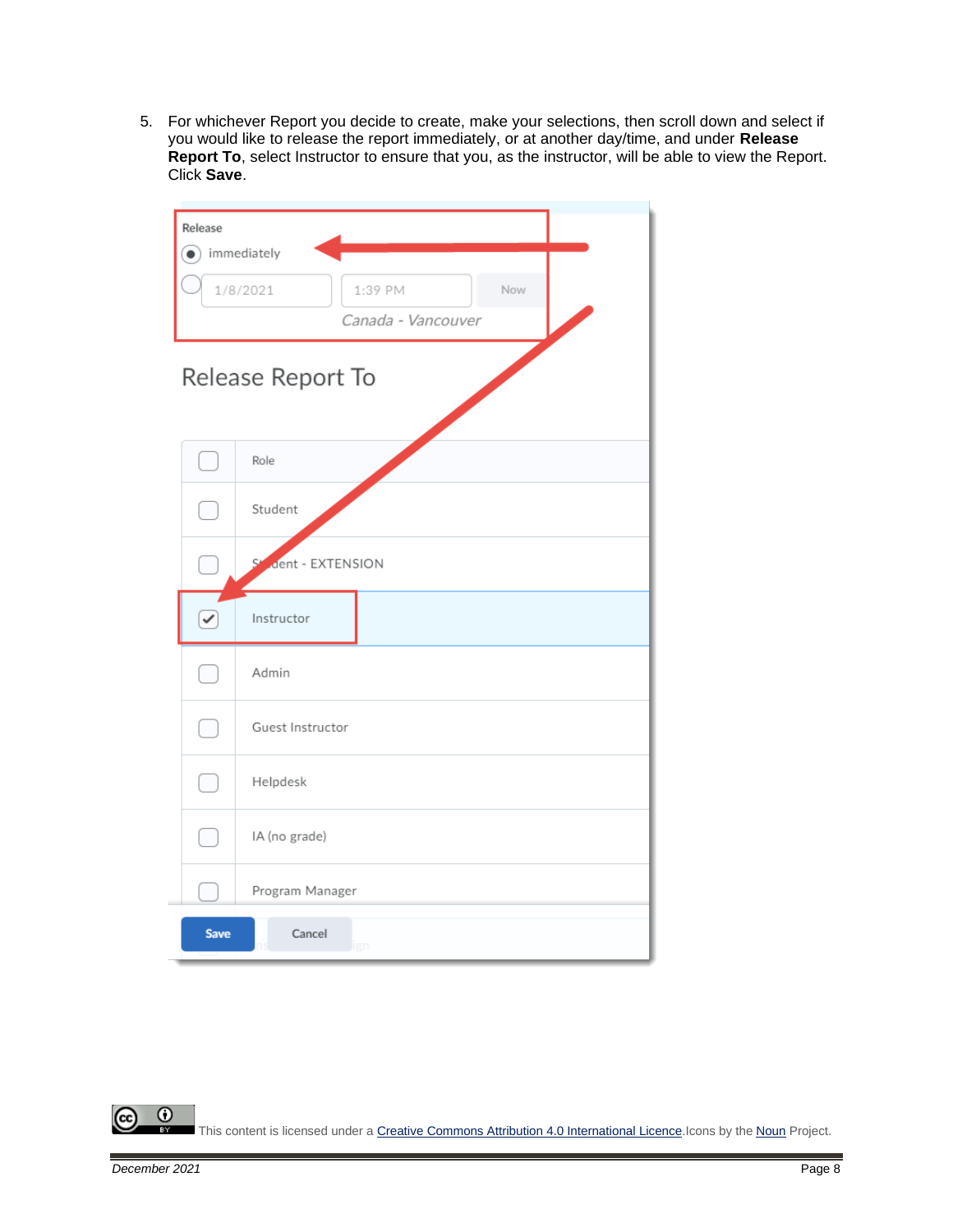Some of the **Reports** data is also available in the **Statistics** (which are generated automatically) for a Quiz. Here is a **Question Statistics Report** and the **User Statistics** for the same quiz:



## View Statistics - Master Quiz ~

|                              | Question Details                                                                |                         |                        |
|------------------------------|---------------------------------------------------------------------------------|-------------------------|------------------------|
| <b>User Statistics</b>       |                                                                                 | Export to CSV           | <b>Export to Excel</b> |
| <b>Score Distribution:</b>   |                                                                                 |                         |                        |
| Percentage of Users          | 50%<br>100%<br>75%<br>50%<br>25%                                                |                         |                        |
|                              | Average Grade                                                                   |                         |                        |
| Class Average:               | The Class Average is calculated based on the Overall Grade Calculation setting. | 13.33 % (Std Dev = n/a) |                        |
|                              | <b>Show Search Options</b>                                                      |                         |                        |
| Search For                   |                                                                                 |                         |                        |
| Last Name ▲ , First Name     | Average Grade                                                                   |                         |                        |
| Student, Training01 (Exempt) |                                                                                 |                         | 20 %                   |
| Student, Training02          |                                                                                 |                         | 20 %                   |

 $\overline{0}$ (cc

This content is licensed under [a Creative Commons Attribution 4.0 International Licence.I](https://creativecommons.org/licenses/by/4.0/)cons by the [Noun](https://creativecommons.org/website-icons/) Project.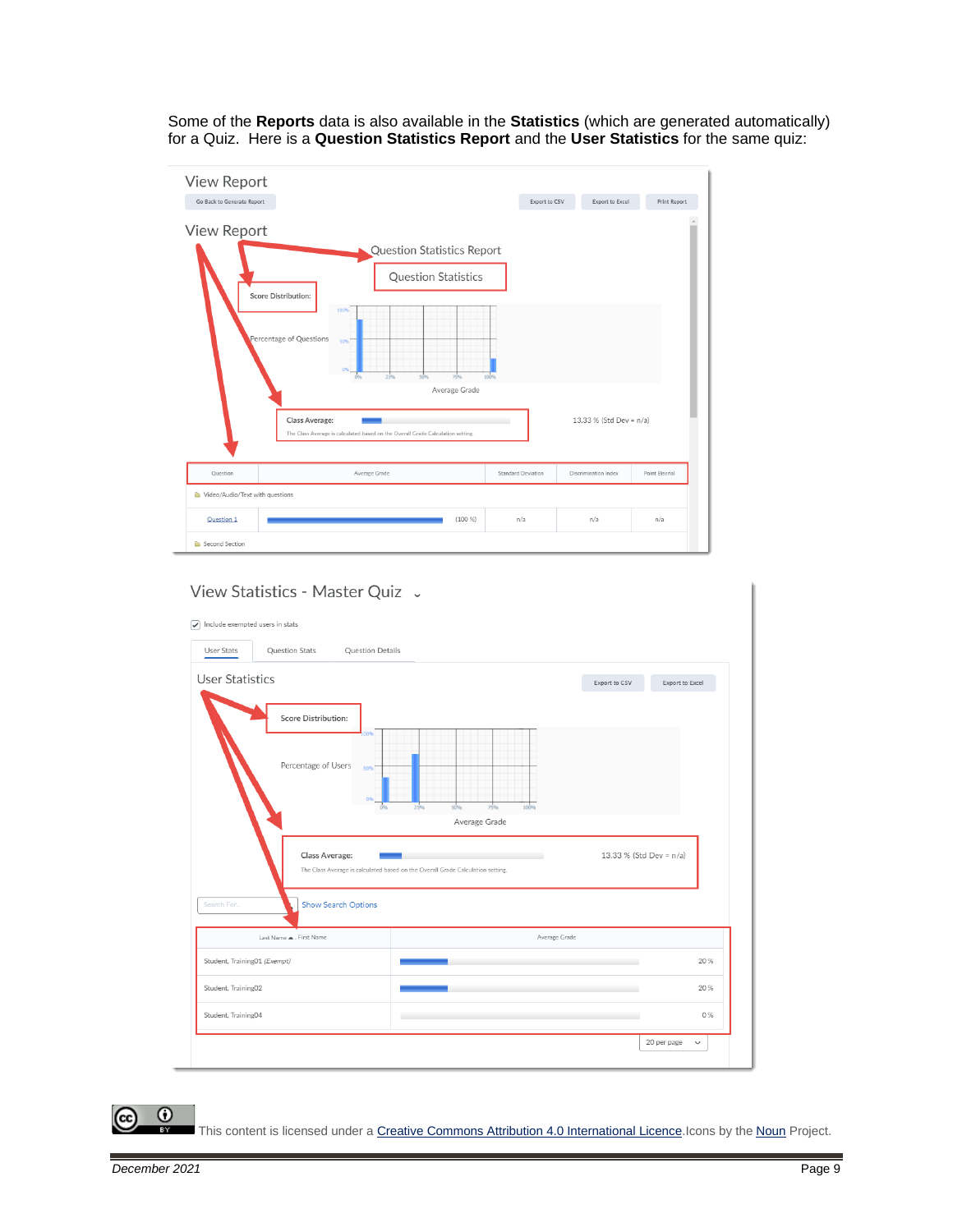6. To view reports, click the down arrow next to a quiz and select **Reports**.

| <b>Manage Quizzes</b> |                                             | LockDown Browser<br>Question Library<br>Statistics           |
|-----------------------|---------------------------------------------|--------------------------------------------------------------|
| <b>New Quiz</b>       |                                             | <b>Edit Categories</b><br>More Actions $\blacktriangleright$ |
|                       |                                             | Viel                                                         |
| <b>Bulk Edit</b>      |                                             |                                                              |
|                       | Current Quizzes                             |                                                              |
|                       | Master Que<br>Available on Jan.             | م ک<br>2021 9:00 AM until Jan 11, 2021 9:10 AM               |
|                       | All About Qu<br>Due on Jan 2                | lit<br>H<br>Nake Visible to Users                            |
|                       | Quiz $1 \vee$<br>Due on Mar 1               | P.<br>view<br>$D$ ete                                        |
|                       | <b>Written Resp</b>                         | Gr de                                                        |
|                       | Module 1 Qu<br>Due on Sep 1<br>Available on | Reports<br>Statistics                                        |
|                       | Academic Int                                | Manage Exemptions                                            |
|                       | Synchronous                                 | Attempt Logs<br>Z                                            |

 $\odot$ <u>(ଜ</u> This content is licensed under [a Creative Commons Attribution 4.0 International Licence.I](https://creativecommons.org/licenses/by/4.0/)cons by the [Noun](https://creativecommons.org/website-icons/) Project.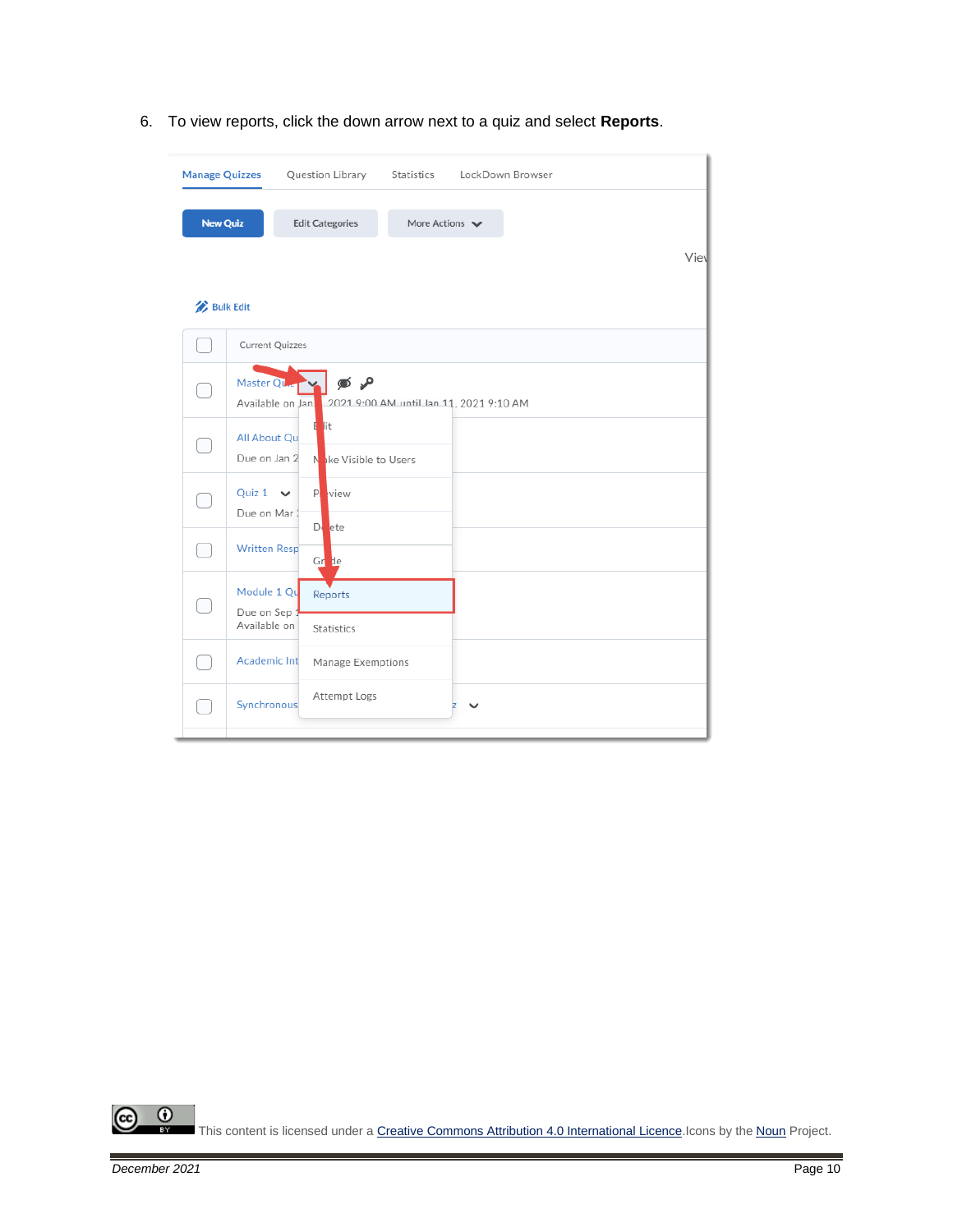7. Click on the title of the Report you wish to review.



8. Select the date range for which you wish to view Report details, then click either **Generate CSV, Generate Excel,** or **Generate HTML**, depending on the Report format you require (CSV and Excel will generate a download, while HTML can be viewed from within D2L).

| <b>View Report - Question Details Report</b> |                       |                      |  |  |  |
|----------------------------------------------|-----------------------|----------------------|--|--|--|
| <b>Generate CSV</b>                          | <b>Generate Excel</b> | <b>Generate HTML</b> |  |  |  |
| For attempts complete                        |                       |                      |  |  |  |
| From                                         |                       |                      |  |  |  |
| 9/1/2019                                     | <b>Now</b>            |                      |  |  |  |
| To                                           |                       |                      |  |  |  |
| 1/5/2021                                     | <b>Now</b>            |                      |  |  |  |
|                                              |                       |                      |  |  |  |
| <b>Done</b>                                  |                       |                      |  |  |  |

9. If you view the HTML, you can **Export** or **Print** the Report, and then click **Go Back to Generate Report** to return to the Reports area.





This content is licensed under [a Creative Commons Attribution 4.0 International Licence.I](https://creativecommons.org/licenses/by/4.0/)cons by the [Noun](https://creativecommons.org/website-icons/) Project.